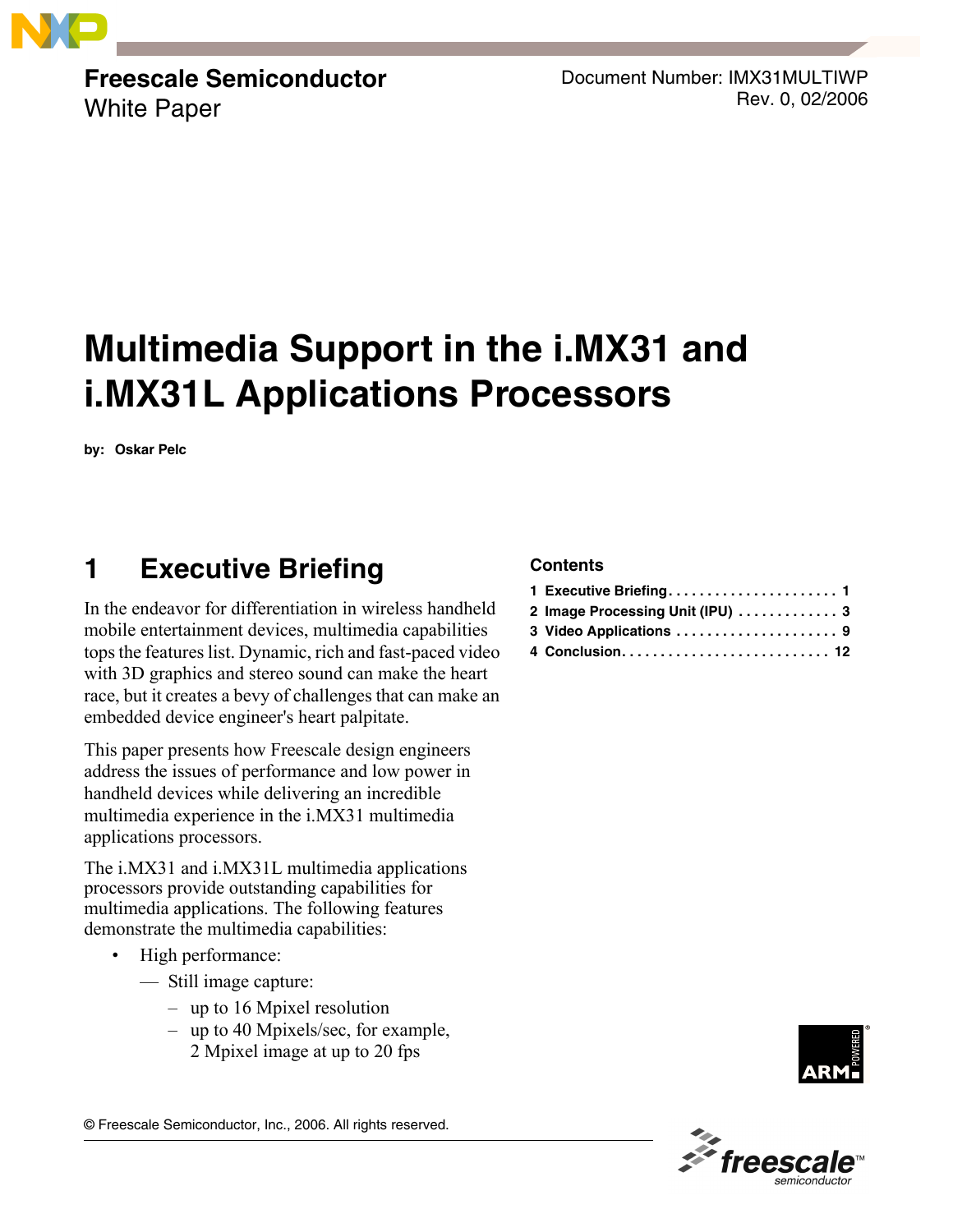

- $\overline{\phantom{a}}$  Motion video capture (including real-time encode):
	- VGA resolution, 30 fps, 4 Mbits/sec
- ó Video playback (including real-time decode):
	- VGA resolution, 30 fps, 2 Mbits/sec
- Video call:
	- CIF resolution, 30 fps, 384 Kbps

#### Versatile connectivity:

- $-$  2 displays (smart/memory-less) and a TV encoder
- $-2$  image sensors (smart/RAW)
- $-$  Storage devices: MMC card, Flash card, SDIO, HDD
- ó Synchronization with a PC: USB HS**—**up to 480 Mbits/sec

<span id="page-1-0"></span>These performances are achieved while preserving battery life. [Table 1](#page-1-0) summarizes the system power-consumption and battery life during some important multimedia use cases.

| Use Case                                         | <b>With Smart Display</b>                    | <b>With Memory-less Display</b> |  |  |  |  |
|--------------------------------------------------|----------------------------------------------|---------------------------------|--|--|--|--|
| Audio Playback (MP3, 128 Kbps)                   | 67 hours (67 mW; with display off)           |                                 |  |  |  |  |
| Camera Preview (QVGA @ 30 fps)                   | 34 hours (85 mW)                             | 29 hours (100 mW)               |  |  |  |  |
| Video Clip (Audio and Video) Capture - MPEG-4 SP |                                              |                                 |  |  |  |  |
| CIF @ 30 fps, 384 Kbps                           | 13 hours (230 mW)                            | 12 hours (250 mW)               |  |  |  |  |
| VGA @ 30 fps, 1-4 Mbps                           | 8 hours (350 mW)                             | 7 hours (400 mW)                |  |  |  |  |
|                                                  | Movie (Audio and Video) Playback - MPEG-4 SP |                                 |  |  |  |  |
| CIF @ 30 fps, 384 Kbps                           | 12 hours (150 mW)                            | 11 hours (170 mW)               |  |  |  |  |
| VGA @ 30 fps, 1 Mbps                             | 6 hours (500 mW)                             | 5 hours (550 mW)                |  |  |  |  |

**Table 1. Multimedia - Battery Life1, 2**

The power results are quoted for a full system, including all components (camera, display, speakers, etc.) and the estimate is based on pre-silicon simulation.

<sup>2</sup> The battery used in the calculation is rated at 3.6V, 800 mAh

To achieve the performance described in [Table 1](#page-1-0), the i.MX31 and i.MX31L architectures have a highly-optimized implementation of the video data path providing the most demanding aspect of multimedia applications.

[Figure 1 on page 3](#page-2-0) shows the imaging and video system.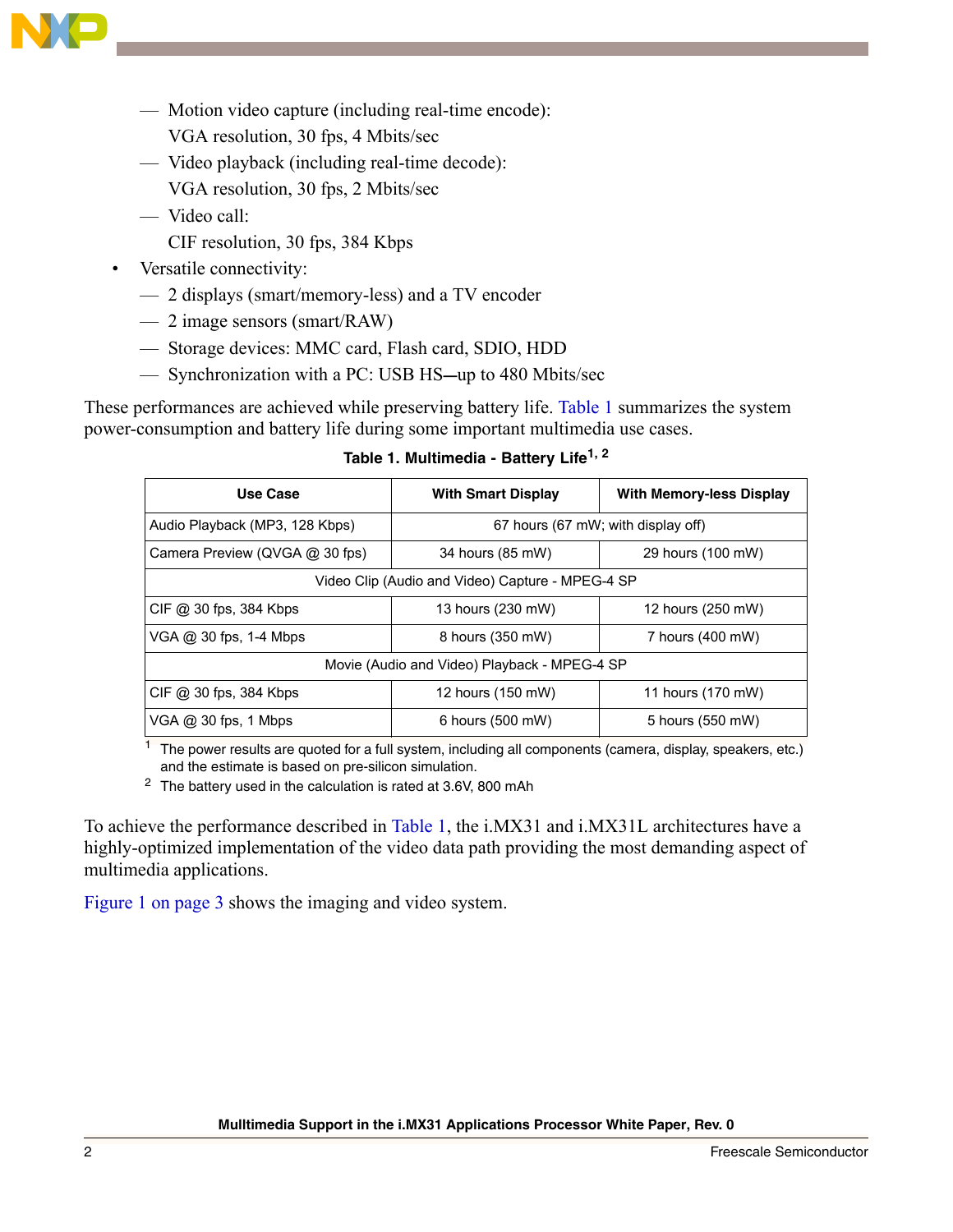



<span id="page-2-0"></span>The major components of the i.MX31 and i.MX31L applications processors involved in image and video processing are the following:

- Image Processing Unit (IPU) hardware accelerator
	- ó Image processing (filtering, conversions)**—**up to VGA resolution, 30 fps. To perform the same processing on  $ARM11^{m}$ , it would require 1.2 MHz.
	- $\sim$  Power efficient autonomous functionality (requiring no involvement of the ARM $^{\circledR}$  CPU), such as screen refresh/update, camera preview
	- ó Versatile interface to displays and cameras
- MPEG-4 Video encoder
	- ó Formats: MPEG-4 SP (simple profile) and H.263 baseline
	- ó Rate: up to VGA resolution, 30 fps, 4 Mbps
	- $\sim$  To perform the same processing on ARM11, it would required 1.4 MHz.
- ARM11 CPU
	- ó MPEG-4 SP video decode: up to VGA resolution, 30 fps, 2 Mbps
	- ó Video decode in advanced formats (H.264, WMV, RV...) At least HVGA resolution, 30 fps, 1 Mbps
	- ó MPEG-2 Main Profile decoding: D1 resolution up to 9.6 Mbps

## **2 Image Processing Unit (IPU)**

A schematic block diagram of the IPU is presented in [Figure 2 on page 4.](#page-3-0)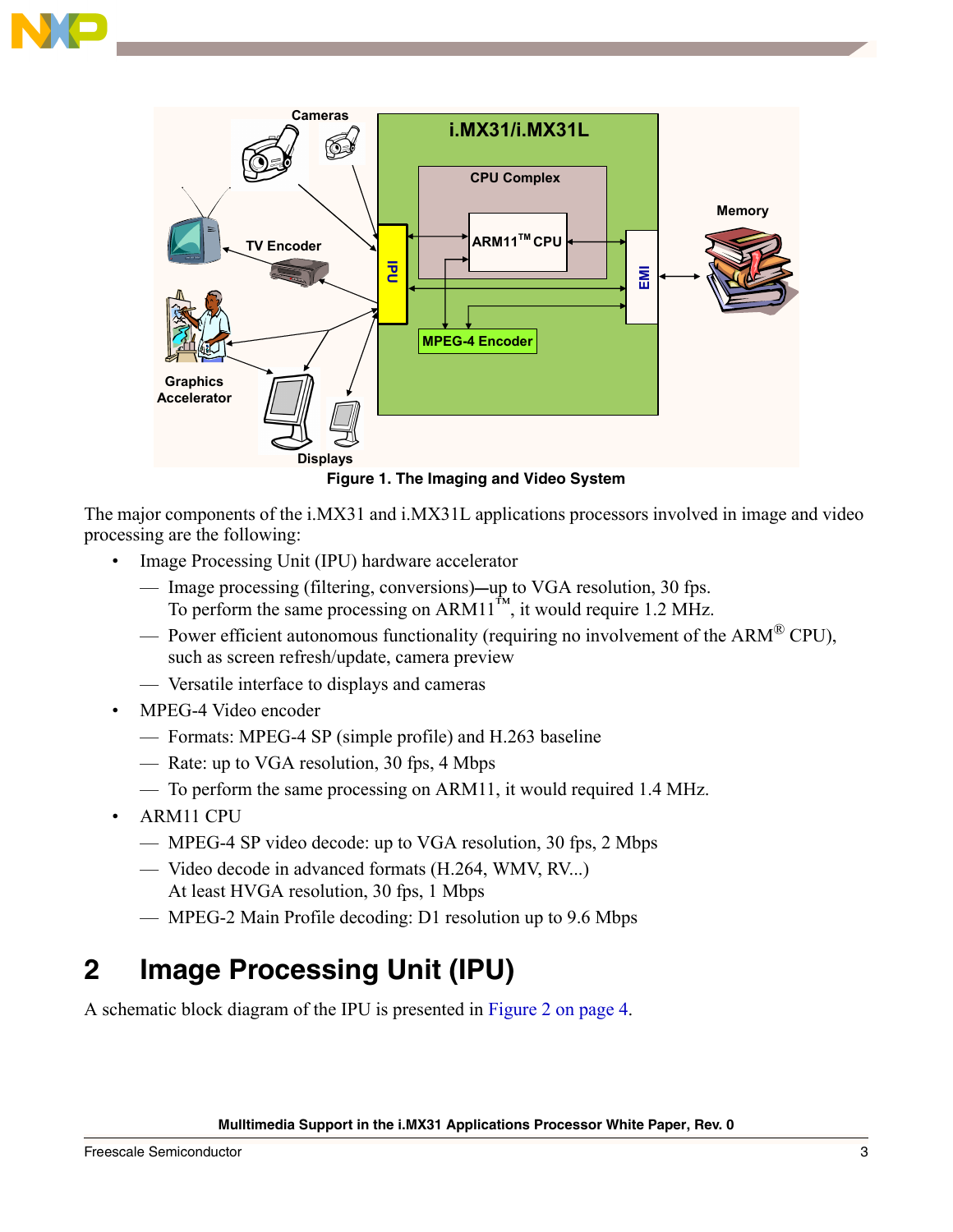

**Figure 2. Image Processing Unit (IPU)**

## <span id="page-3-0"></span>**2.1 Integrative Approach**

The IPU includes all the functionality required for image processing and display management. This integrative approach leads to several significant advantages, as described below.

#### **2.1.1 Automation**

The IPU is equipped with powerful control and synchronization capabilities to perform its tasks with minimal involvement of the ARM CPU. These include the following devices and capabilities:

- An integrated DMA controller (with two AHB master ports), allowing autonomous access to system memory
- An integrated display controller, performing screen refresh of a memory-less display
- A page-flip double buffering mechanism, synchronizing read and write accesses to the system memory to avoid tearing
- Internal synchronization

As a result, in most cases, the CPU is involved only when it also performs part of the processing (e.g. video decoding). In particular, for some situations which extend for long periods**—**such as, screen refresh/update and camera preview**—**the ARM complex is idle and can be powered down, reducing considerably the power consumption and extending the battery life. This is described further below.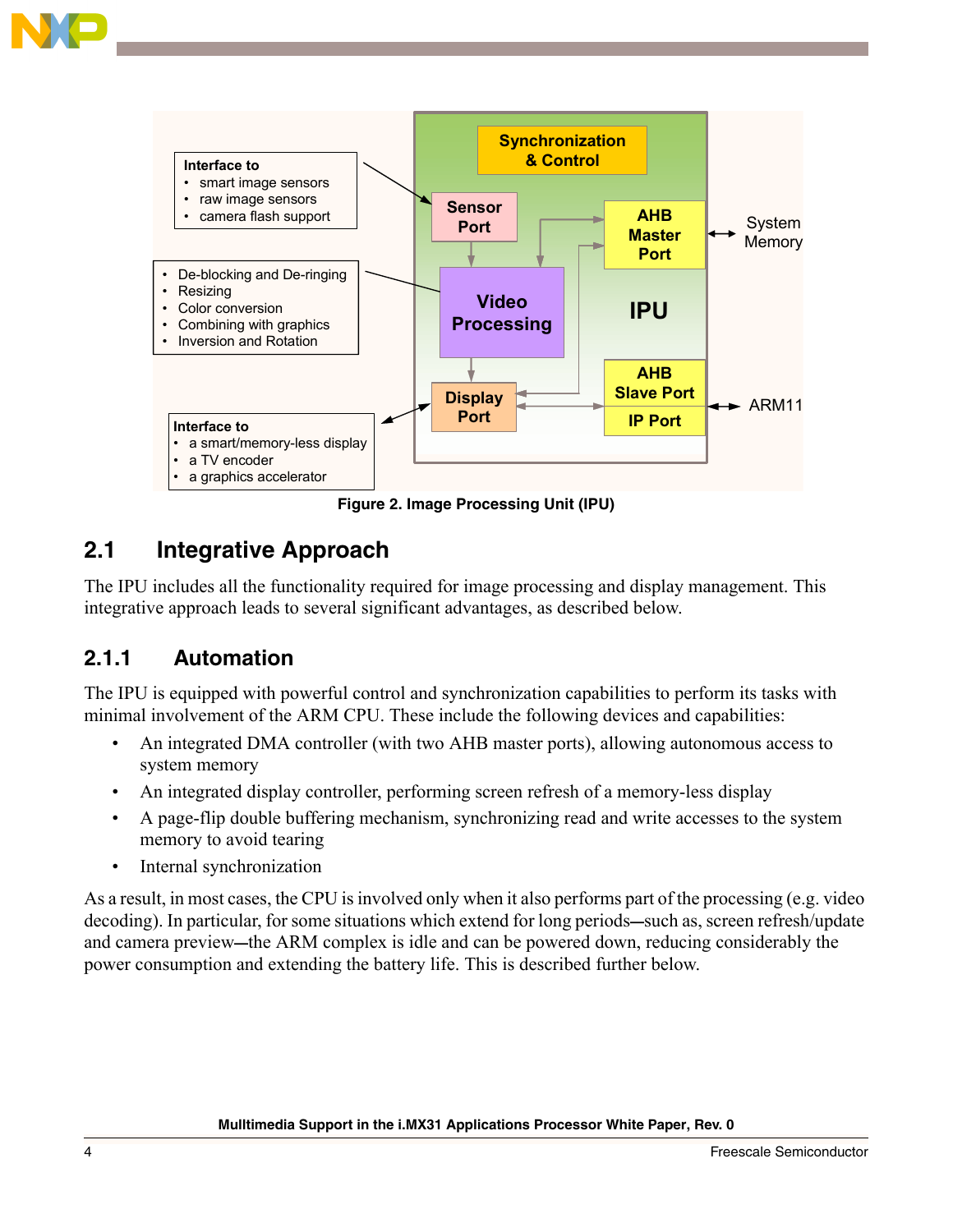

### **2.1.2 Optimal Data Path**

The integration combined with internal synchronization, allows avoiding unnecessary access to system memory, reducing the load on the memory bus and reducing further the power consumption. In particular:

- Input from a smart sensor (in YUV or RGB pixel formats) can be processed on-the-fly, before being stored in system memory.
- Output to a smart display can be processed on-the-fly, while read from system memory.
- In some cases, input from a sensor can be sent directly to display, without passing through system memory

### **2.1.3 Resource Sharing**

The integrative approach enabled an efficient hardware design, in which the hardware is reused whenever possible for different applications. For example:

- The DMA controller is used for video capture, image processing, and data transfer to display
- The image conversion hardware is used both for captured video (from camera) and for video playback (from memory).

## **2.2 Flexible Connectivity**

i.MX31 supports connectivity to a wide range of external devices**—**cameras, displays, graphics accelerators, TV encoders and decoders etc. This support was achieved by sophisticated configurability. The resulting flexibility is important also because the relevant interfaces are still significantly evolving, so expected changes need to be anticipated and accounted for.

### **2.2.1 Display Port**

To support the wide variety of relevant display devices, two types of interfaces are provided:

- Synchronous interface: for transfer of display data in synchronization with the screen refresh cycle. This is the interface used for memory-less displays, and TV encoders. It is also used to transfer video to smart displays that have a video port.
- ï Asynchronous interface**—**serial and parallel: for random access (read and write) to the memory and registers of smart displays and graphics accelerators

The data bus is 18-bit wide (or less) and it can transfer pixels of up to 24-bit color depth. Each pixel can be transferred during 1, 2 or 3 bus cycles and the mapping of the pixel data to the data bus is fully configurable: the user can choose for each cycle an offset (on the bus) of each color component and which bits are transferred during this cycle.

For output to a TV encoder, a YUV 4:2:2 format is supported. Additional formats can be supported by considering them "generic data"—that is, they are transferred byte-by-byte, without modification, from the system memory to the display.

The display port does not include an address bus and the asynchronous interface uses "indirect" addressing"—that is, the address and related commands are embedded in the data stream. This method was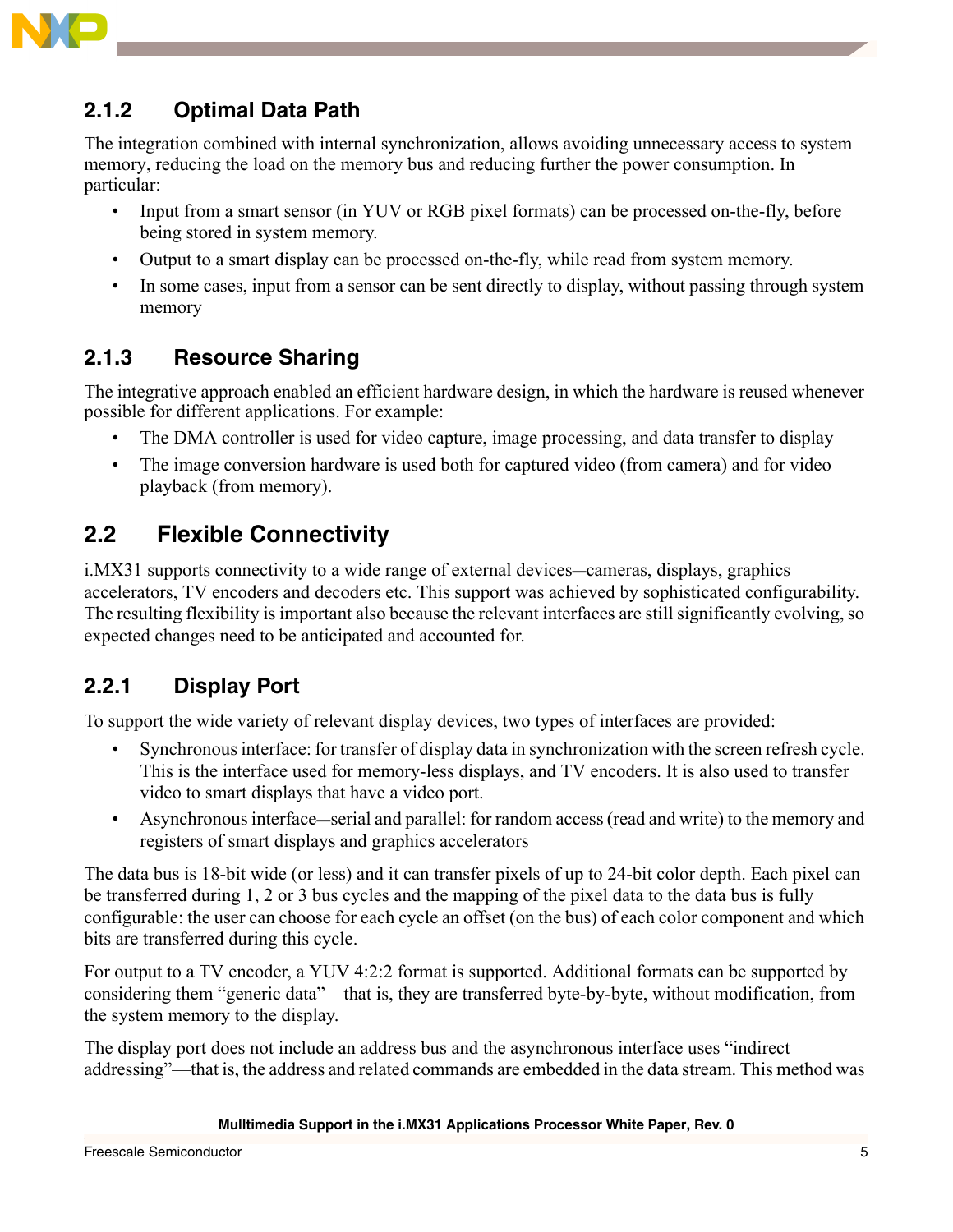

adapted by display vendors to reduce the number of pins and wires between the display and the host processor. The problem with this method is that typical software running on the ARM CPU does not support it, since it assumes direct addressing (with a dedicated address bus). To allow such software a direct access to the memory of the display device (meaning, to map this memory to the system memory space), an automatic translation mechanism**—**from direct addressing to indirect addressing**—**is required. Implementing such a mechanism is particularly challenging, since at the present stage, indirect addressing is not standardized, and each vendor implements it differently. To address this problem, an innovative**—**patent pending**—**mechanism was developed. When the IPU is configured, the IPU driver stores in its internal memory a "template" specifying the access protocol to the display device. The IPU then uses this template to access the device without any further CPU intervention. In particular, SW running on the CPU can request an access to the display device, the IPU captures the request (through the AHB slave port) and performs the appropriate access procedure.

#### **2.2.2 Camera Port**

The interface with cameras (and TV decoders) is much more systematic (than for displays) and much less flexibility is required.

The interface receives one data sample per bus cycle, with 8-16 bits/sample. There is one exception**—**a nibble mode**—**in which 8-bit samples are received through a 4-bit bus, each during two cycles.

Synchronization signals (Vsync, Hsync) are either embedded in the data stream (following the BT.656 protocol) or transferred through dedicated pins.

The main pixel formats are YUV (4:4:4 or 4:2:2) and RGB. Any other format (e.g. Bayer or JPEG) can be received as "generic data", which is transferred, without modification, to the system memory.

### **2.2.3 Memory Port (AHB)**

Although it is an internal port, considerable flexibility is required in the pixel formats, to comply with the various SW conventions. The main supported formats are:

- ï YUV: interleaved and non-interleaved, 4:4:4, 4:2:2 and 4:2:0, 8 bits/sample
- RGB: 8, 16, 24, 32 bits/pixel (possibly including some non-used bits), with fully configurable size and location for each color component. An additional component for transparency is also supported.

### **2.3 Versatile Image Processing**

Last but not least, the IPU performs some very processing-intensive image manipulations, adding considerable processing power to the system: ~1.2 MHz of equivalent ARM11 performance.

- Filtering
	- ó Post filtering for MPEG-4: deblocking and deringing**,** high-quality proprietary algorithms
	- ó In-loop deblocking for H.264**,** as specified in the standard
- Resizing:

Fully flexible resizing ratio, essentially between any two resolutions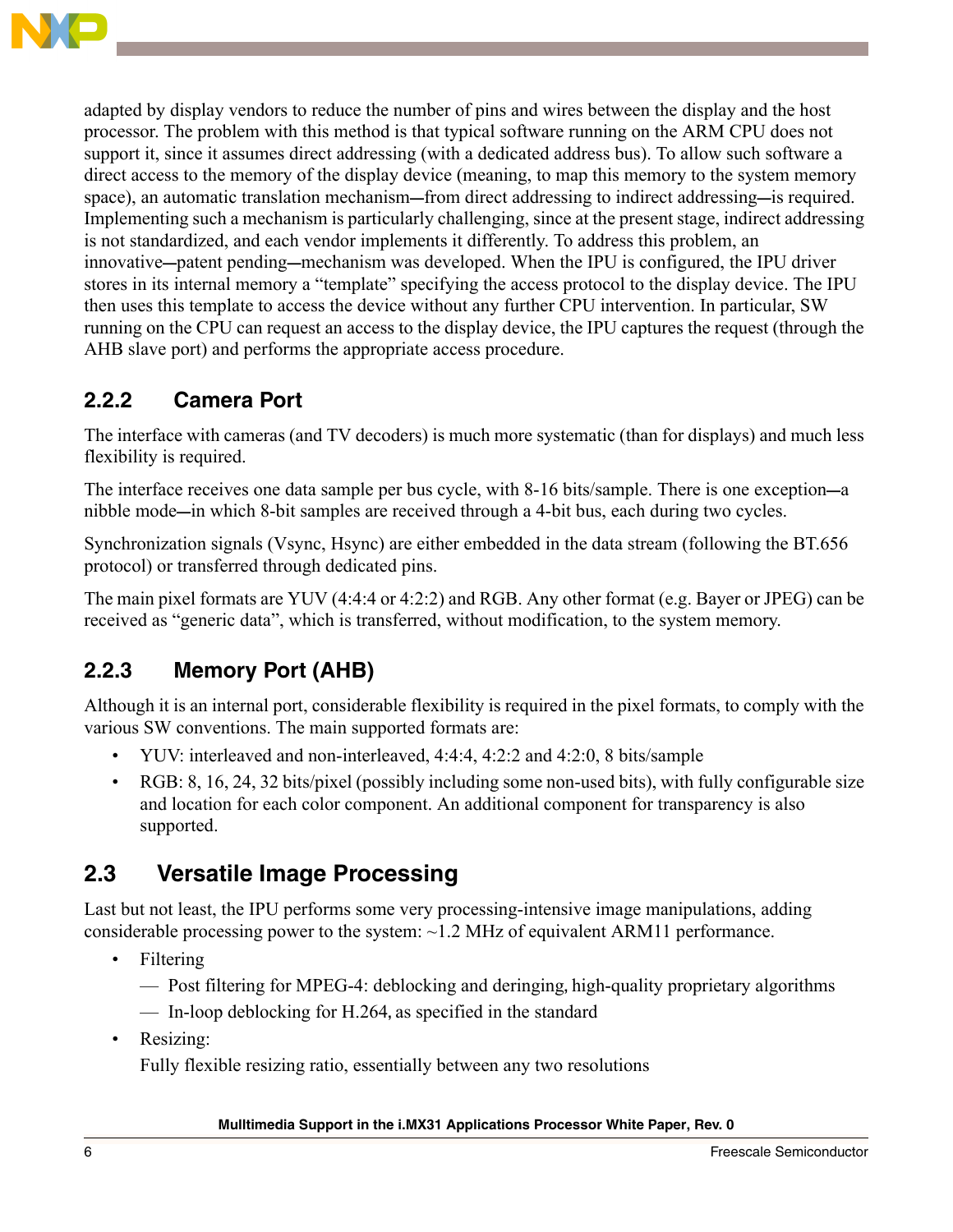

• Color space conversion:

Fully flexible conversion coefficients; can be combined with color adjustments

- Video and graphics combining: Transparency specified by a key color, global alpha value or per-pixel alpha values interleaved with the pixel components
- Rotation (90°, 180°, 270°) and inversion (horizontal/vertical)

Filtering and rotation are performed by reading/writing 2D blocks from/to system memory. The other tasks are performed row-by-row and, therefore, can be performed on the way from the (smart) sensor and/or to the (smart) display.

### **2.4 Autonomous Activities**

The following activities are performed by the IPU completely autonomously:

- Screen refresh of a memory-less display
- Periodic update of the display buffer in a smart display
- Display of a camera preview (view-finder window)

The ARM platform—being idle—can be powered down. This is important, since these activities typically last for extended periods of time, so reducing the power consumption during these activities extends significantly the battery life.

#### **2.4.1 Screen Refresh/Update**

In many devices, most of the time the system is in idle state, the only activity being screen refresh. When a memory-less display is used, the screen refresh is performed by the IPU. When a smart display is used, the periodic screen refresh is performed internally, without i.MX31 intervention, so i.MX31 must only update the frame buffer, when this is needed. This activity is also performed by the IPU, which provides for it some specialized capabilities as described below.

#### **2.4.1.1 Optimized Display Update**

In some situations, in addition to a frame buffer in the display, there may be a "shadow" buffer in system memory, which the SW (including the operating system) must access. When this buffer is modified, these changes must be transferred to the display. To minimize power consumption, such data transfers should be avoided when there is no change in the data. In i.MX31, optimized updates are performed fully by HW. The EMI (External Memory Interface) includes a "snooping" mechanism, which monitors and records write accesses to the shadow buffer and upon detection, it sets a flag in the IPU. The IPU periodically checks the flag and if it is set, it performs one of the following

- Performs an update of the full frame, without any SW intervention.
- Interrupts the ARM CPU, to check (by monitoring flags in the EMI) what parts of the frame were modified and program the IPU to perform a more refined update.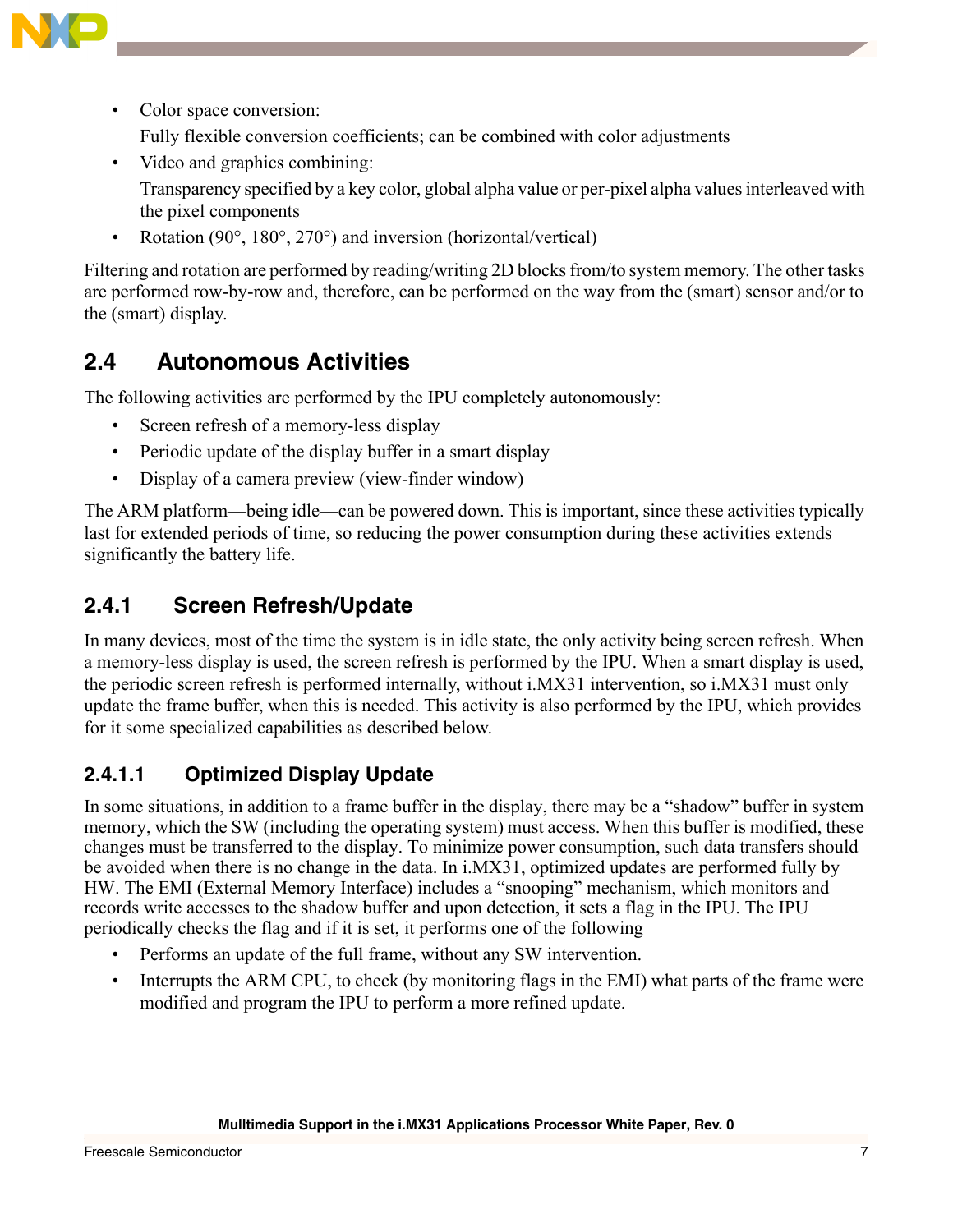

#### **2.4.1.2 Automatic Display of a Changing/Moving Image**

When the system is idle, the user may want to display on the screen a changing image, such as an animation or a running message. In i.MX31, this can be performed automatically. The CPU stores in system memory all the data to be displayed, and the IPU performs the periodic display update without further CPU intervention. For an animation, there would be a sequence of distinct frames, and for a running message, there would be a single large frame, from which the IPU would read a "running" window. During this display update, the CPU can be powered down. When the IPU reaches the last programmed frame, it can perform one of the following:

- Return to the first frame (displaying a cyclic animation/message); in this case, the CPU can stay powered down.
- Interrupt the CPU to generate the next frames.

#### **2.4.2 Camera Preview**

To allow the user to prepare for capturing motion video (or a still image), a "view-finder" window is displayed on the screen. The data flow in this situation (with a smart sensor) is described in [Figure 3.](#page-7-0) The IPU performs all the necessary processing. Moreover, it also performs all required synchronization and control.



**Figure 3. Camera Preview—Data Flow**

<span id="page-7-0"></span>Synchronization for a view-finder video stream can be quite a challenge. This is because both the sensor and the display have rigid operation cycles—sensor array scan and display refresh—and the periods of these cycles are different: at most 30 Hz for the sensor and at least 50 Hz for the display. Without proper synchronization, annoying "tearing" lines will appear on the display.

The IPU provides two complementary methods to prevent tearing. The robust method is called "page-flip" double buffering. The sensor output is written to one buffer, the data for display is read from another buffer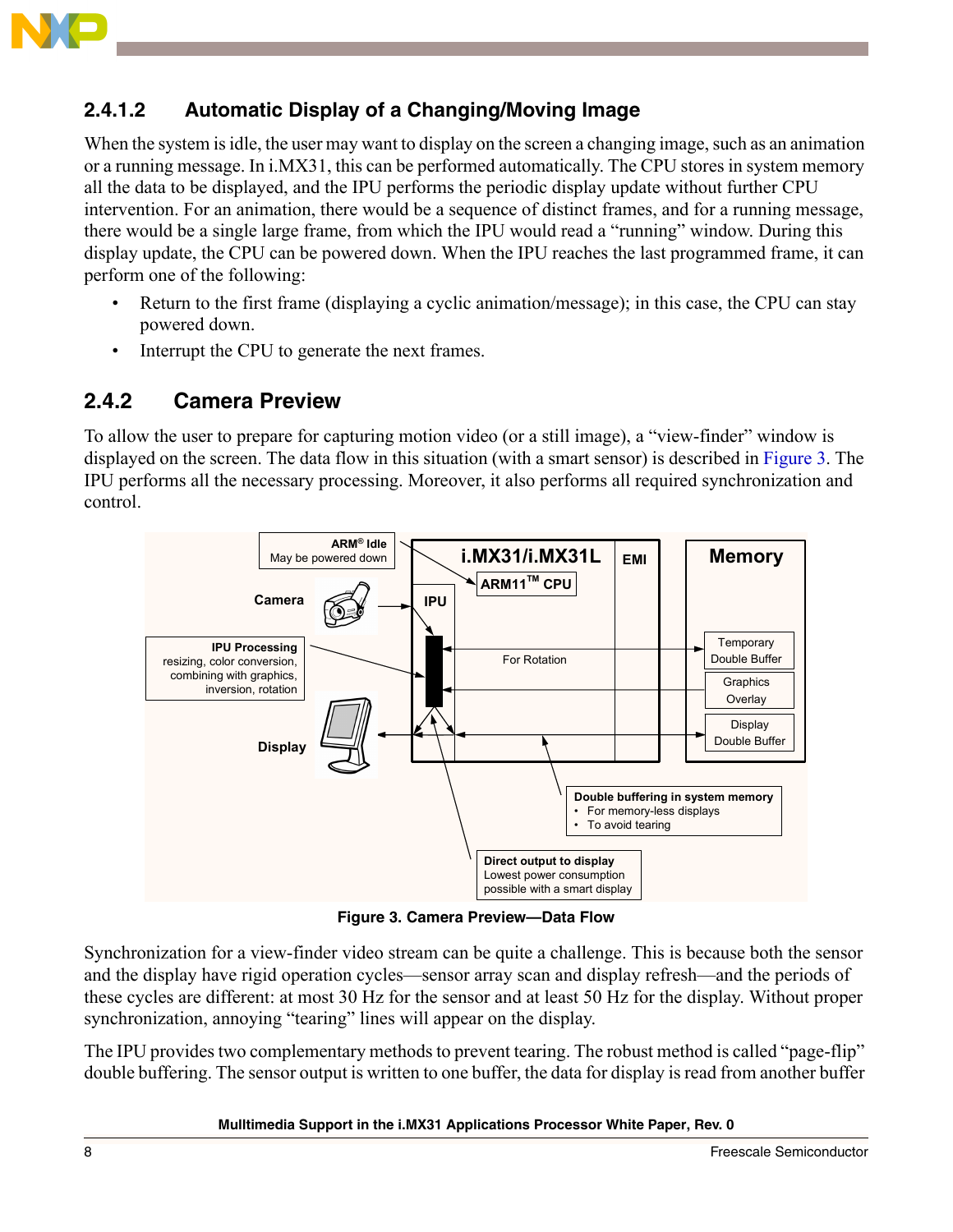

and at the appropriate time the IPU switches the roles of the buffers. This method can be used in all situations, and its only disadvantage is its need to access the system memory. In some cases, it is possible to completely avoid the access to system memory, reducing further the power consumption. This is possible when both the sensor and display are "smart," the display can receive an external Vsync trigger and the display's refresh rate can be exactly twice that of the sensor's frame rate. In such a situation, the IPU can use the Vsync signals received from the sensor to generate Vsync signals for the display, allowing the display of a full-screen tearing-less view-finder.

## **3 Video Applications**

The i.MX31 processor is optimized to support a variety of video applications. The video processing chain, and its implementation, is described in [Figure 4.](#page-8-0)



**Figure 4. Video Processing Chain**

<span id="page-8-0"></span>This implementation is a result of a smart trade-off between performance, flexibility, and additional considerations as follows:

- Image processing required for a camera preview is performed fully in HW, to allow the CPU to be powered-down in this stage.
- Encoding in MPEG-4 SP and H.263-baseline formats is performed fully in hardware. This provides high performance and low power consumption, without compromising quality. These formats are sufficient for most purposes:
	- $-$  These are the formats used for video conferencing.
	- $\overline{\phantom{a}}$  They are supported by most video players.

Therefore, encoding in other formats is left to software.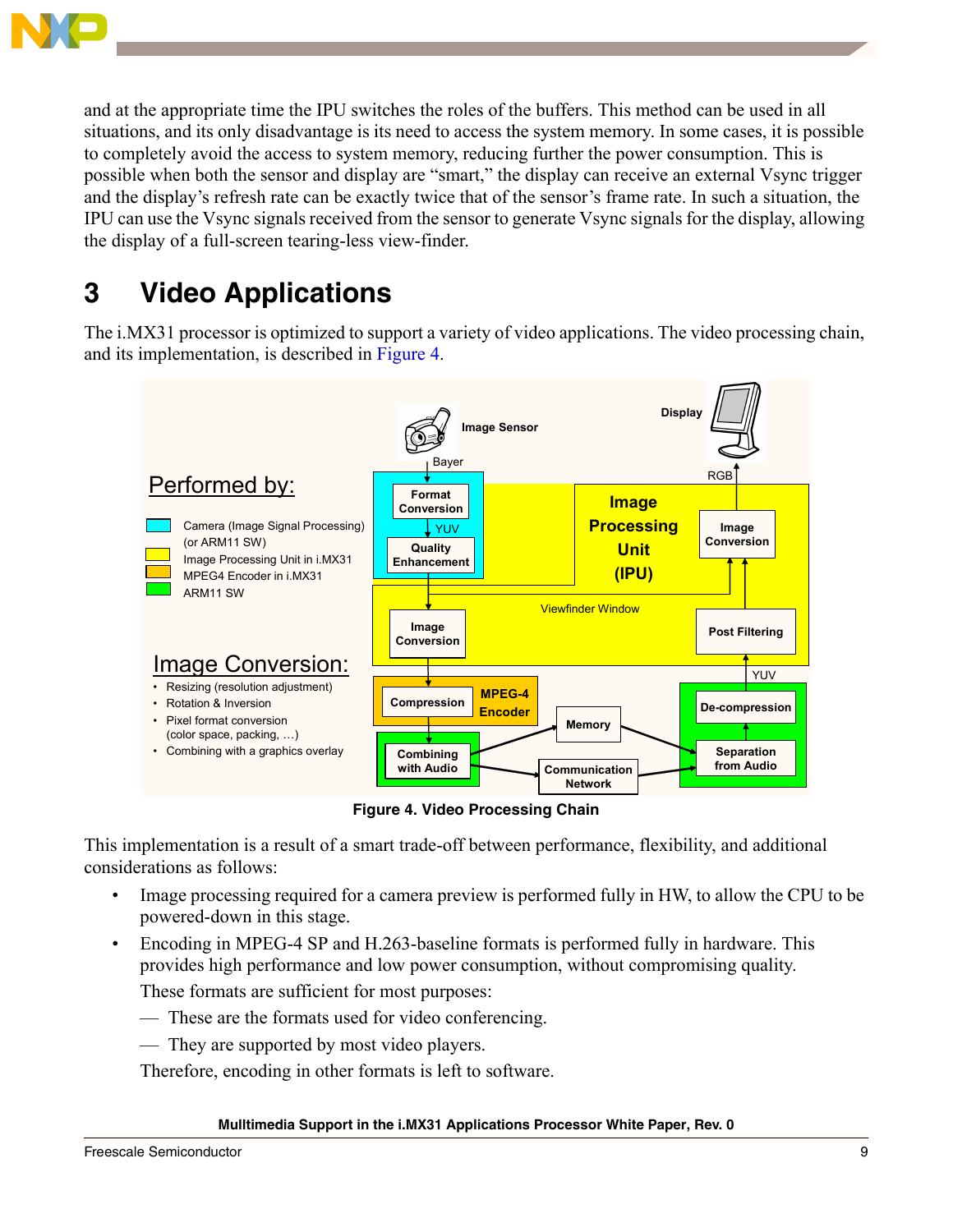

Decoding:

For MPEG-4 SP, post-filtering is performed fully in HW, providing 75% acceleration

For H.264**—**the most processing-intensive format**—**the deblocking filter is performed in HW, providing 30% acceleration

The powerful ARM11 CPU (including its 2-level cache system) provides the flexibility to decode, at high rate, any other currently relevant format (at least HVGA  $\omega$  30 fps), as well as possible future extensions.

A system view of the data flow during video capture and playback, using the MPEG-4 SP format, is given in [Figure 5](#page-9-0) and [Figure 6](#page-9-1). The flow for other formats is very similar.



**Figure 5. MPEG-4 SP Video Capturing—Data Flow**

<span id="page-9-0"></span>

<span id="page-9-1"></span>**Figure 6. MPEG-4 SP Video Playback—Data Flow**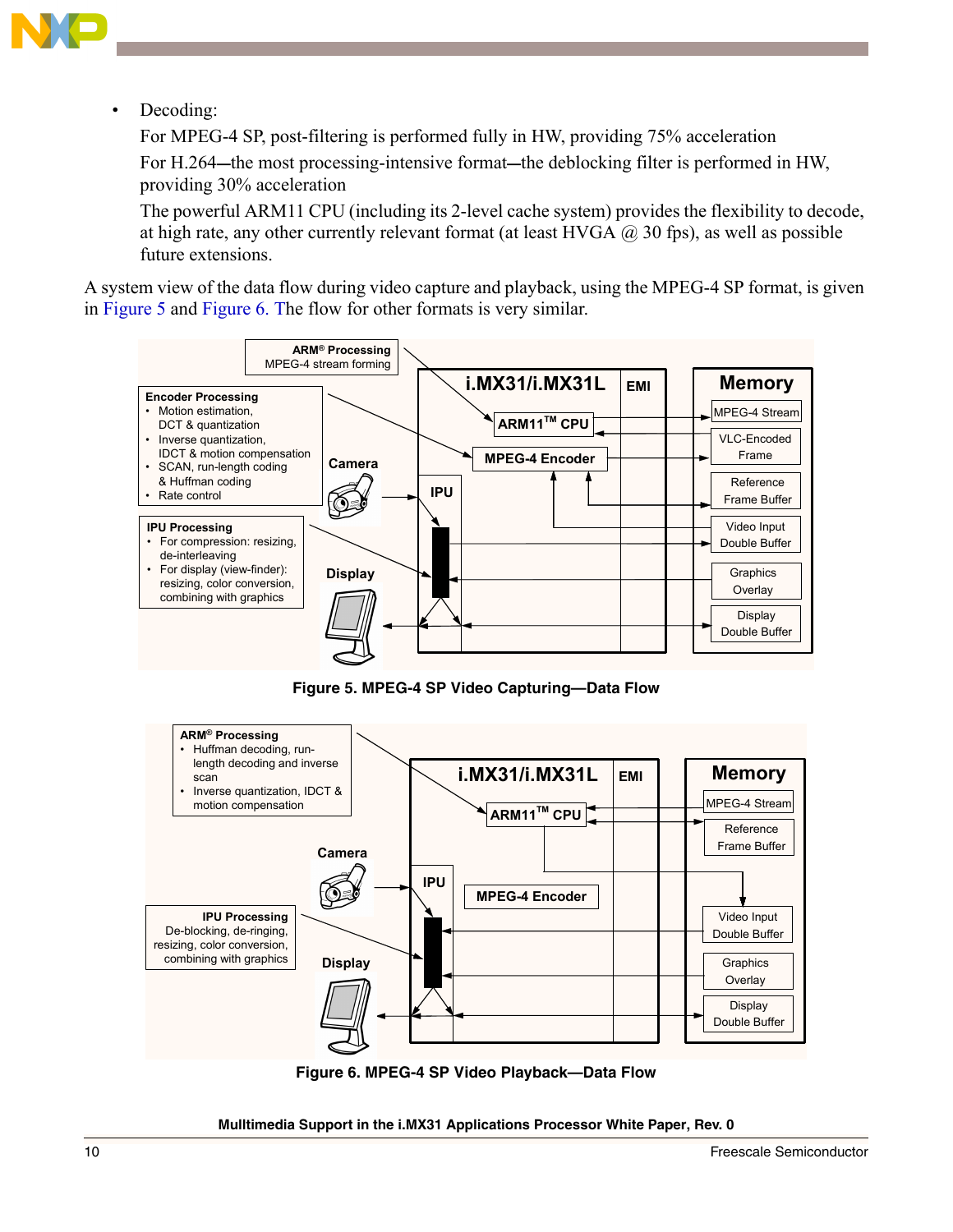

<span id="page-10-1"></span>The video processing performance is summarized in [Table 3](#page-10-0) (CPU load), [Table 4](#page-11-0) (memory bus load), and [Table 5](#page-11-1) (chip power consumption). These performance values are based on estimations and simulations, using the settings summarized in [Table 2.](#page-10-1)

| <b>CPU Clock Rate</b>                          | 266/399/532 MHz                     |  |  |  |
|------------------------------------------------|-------------------------------------|--|--|--|
|                                                | (the minimum required)              |  |  |  |
| Bus clock rate                                 | 133 MHz                             |  |  |  |
| <b>External Memory</b>                         | 16-bit DDR SDRAM                    |  |  |  |
| <b>Memory latency</b><br>(out-of-page/in-page) | Read: 9/3-1-1-1<br>Write: 6/0-1-1-1 |  |  |  |
| Display                                        | Smart                               |  |  |  |
| Camera                                         | Smart                               |  |  |  |

**Table 2. Video Performance - Simulations Settings** 

The following assumptions are made:

- In decoding, the IPU is used to perform post-filtering (for MPEG-4/H.263) or in-loop deblocking (for H.264)
- Resizing/rotation/combining is not included (these would be performed fully by the IPU, affecting the bus load and power consumption, but not the ARM CPU load)
- Only video processing is included (e.g. no audio)

The CPU load provided in [Table 3](#page-10-0) is mostly described as the clock rate required to perform processing of 30 fps. Where this processing exceeds 500 MHz, the table presents instead, in brackets, the processing load for 15 fps.

**Table 3. Video Processing - ARM11 CPU Load (clock rate at 30 fps or frame rate at 500 MHz)** 

<span id="page-10-0"></span>

| Use Case                  | <b>QCIF</b><br>128 Kbps | <b>QVGA</b><br>256 Kbps | <b>CIF</b><br>384 Kbps | <b>HVGA</b><br>$0.5 - 1.0$ Mbps | <b>VGA</b><br>1-2 Mbps |
|---------------------------|-------------------------|-------------------------|------------------------|---------------------------------|------------------------|
| Decode (and Display)      |                         |                         |                        |                                 |                        |
| MPEG-4 SP, H.263 baseline | 22 Mcps                 | 65 Mcps                 | 90 Mcps                | 140-190 Mcps                    | 320-400 Mcps           |
| H.264 baseline            | 40 Mcps                 | 130 Mcps                | 180 Mcps               | 280-380 Mcps                    | [320-400 Mcps]         |
| (Capture and) Encode      |                         |                         |                        |                                 |                        |
| MPEG-4/H.263-in HW        | 2 Mcps                  | 6 Mcps                  | 8 Mcps                 | 13 Mcps                         | 30 Mcps                |
| MPEG-4/H.263-in SW        | 120 Mcps                | 380 Mcps                | [270 Mcps]             | $[430$ Mcps $]$                 |                        |
| H.264 baseline            | 400 Mcps                |                         |                        |                                 |                        |

[Table 4](#page-11-0) and [Table 5](#page-11-1) refer to the same use cases as [Table 3](#page-10-0), (meaning, as shown in brackets, frame rate is reduced to 15 fps).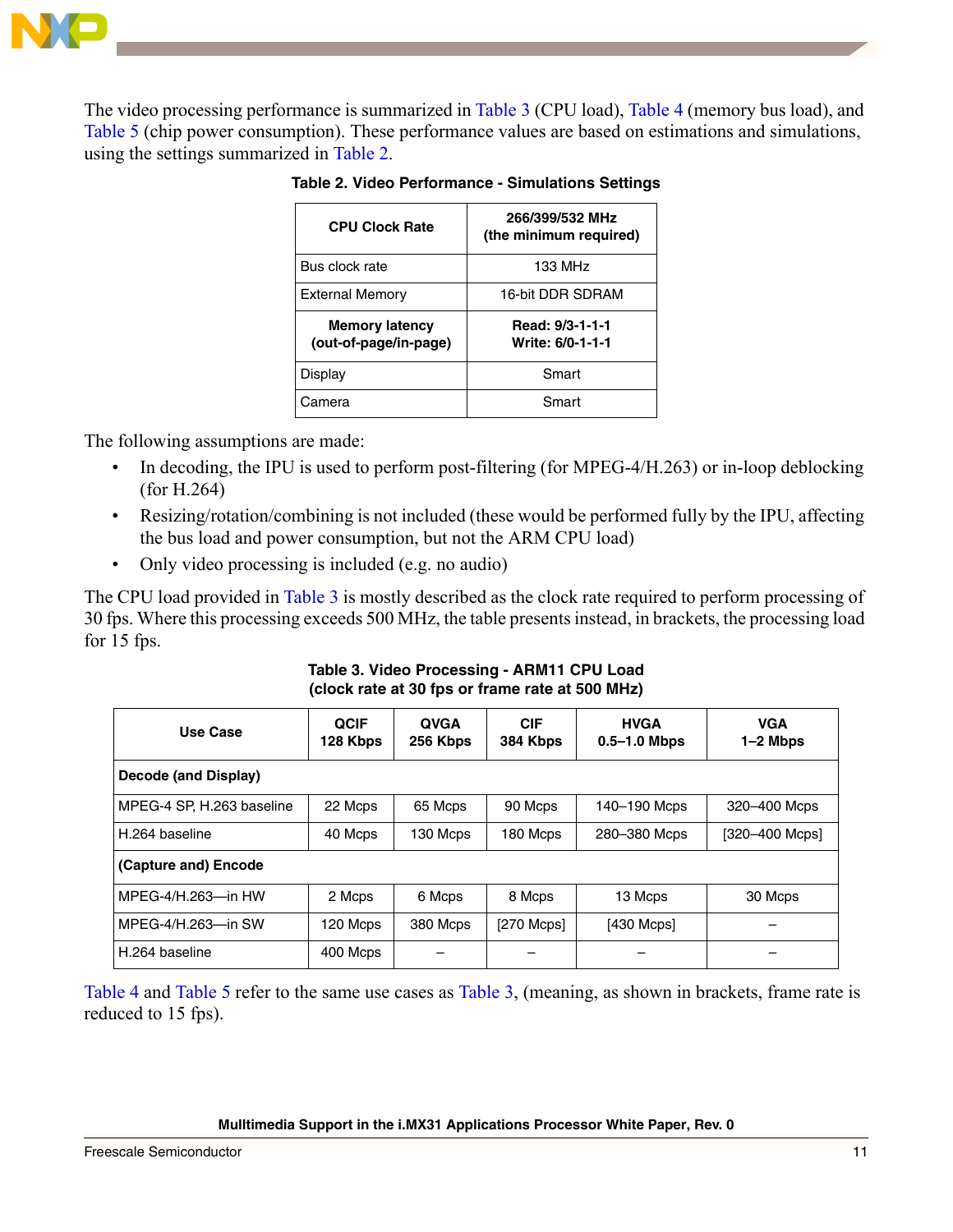

| Table 4. Video Processing - Memory Bus Load [Mbytes/s] <sup>1</sup> |  |  |  |  |  |  |  |
|---------------------------------------------------------------------|--|--|--|--|--|--|--|
|---------------------------------------------------------------------|--|--|--|--|--|--|--|

<span id="page-11-0"></span>

| <b>Use Case</b>           | <b>QCIF</b><br>128 Kbps | <b>QVGA</b><br>256 Kbps | <b>CIF</b><br>384 Kbps | <b>HVGA</b><br>$0.5 - 1.0$ Mbps | <b>VGA</b><br>$1-2$ Mbps |  |  |
|---------------------------|-------------------------|-------------------------|------------------------|---------------------------------|--------------------------|--|--|
| Decode and Display        |                         |                         |                        |                                 |                          |  |  |
| MPEG-4 SP, H.263 baseline | 8(2%)                   | 40 (10%)                | 60 (15%)               | 70 (18%)                        | 160 (44%)                |  |  |
| H.264 baseline            | 13 (3%)                 | 60 (15%)                | 90(23%)                | 130 (33%)                       | [130 (33%)]              |  |  |
| <b>Capture and Encode</b> |                         |                         |                        |                                 |                          |  |  |
| MPEG-4/H.263-in HW        | 20(5%)                  | 65 (16%)                | 90(23%)                | 130 (33%)                       | 260 (65%)                |  |  |
| MPEG-4/H.263-in SW        | 30(8%)                  | 130 (33%)               | [90 (23%)]             | [130 (33%)]                     |                          |  |  |
| H.264 baseline            | 45 (11%)                |                         |                        |                                 |                          |  |  |

 $1$  Bus utilization is shown in parentheses.

#### **Table 5. i.MX31 and i.MX31L Power Consumption [mW]**

<span id="page-11-1"></span>

| Use Case                  | <b>QCIF</b><br>128 Kbps | <b>QVGA</b><br>256 Kbps | <b>CIF</b><br>384 Kbps | <b>HVGA</b><br>$0.5 - 1.0$ Mbps | <b>VGA</b><br>1-2 Mbps |  |  |
|---------------------------|-------------------------|-------------------------|------------------------|---------------------------------|------------------------|--|--|
| <b>Decode and Display</b> |                         |                         |                        |                                 |                        |  |  |
| MPEG-4 SP, H.263 baseline | 17                      | 50                      | 70                     | 110-130                         | 200-250                |  |  |
| l H.264 baseline          | 30                      | 85                      | 130                    | 190-240                         | $[190 - 240]$          |  |  |
| <b>Capture and Encode</b> |                         |                         |                        |                                 |                        |  |  |
| l MPEG-4/H.263—in HW      | 20                      | 60                      | 80                     | 120                             | 240                    |  |  |
| l MPEG-4/H.263—in SW      | 90                      | 270                     | [180]                  | $[270]$                         |                        |  |  |
| l H.264 baseline          | 220                     |                         |                        |                                 |                        |  |  |

## **4 Conclusion**

Big multimedia experiences can come in small wireless mobile entertainment devices. As shown in this paper, a highly integrative and modular silicon architecture is most desirable to achieve the optimal balance between multimedia performance and extended battery life. Performance is achieved via Freescale's Smart Speed<sup>TM</sup> Technology, a carefully balanced interweave of hardware acceleration and software flexibility that enables many functions to operate in parallel. In the i.MX31 processors, the most computationally-intensive parts of video processing are offloaded from the ARM CPU and accelerated in hardware via Freescale's Image Processing Unit. This keeps power demands very low, but does not come at the expense of design flexibility: engineers still have a choice in the decoders they choose to implement that best suits their requirements.

Battery life is further extended by optimized data path, superior control capabilities, and advanced power management techniques, such as dynamic voltage and frequency scaling and dynamic process temperature compensation (see Freescale White Paper: i.MX31 and i.MX31L Power Management).

Mobile entertainment devices based on the i.MX31 applications processors can drive hours and hours of multimedia performances that satiate even the most demanding consumers.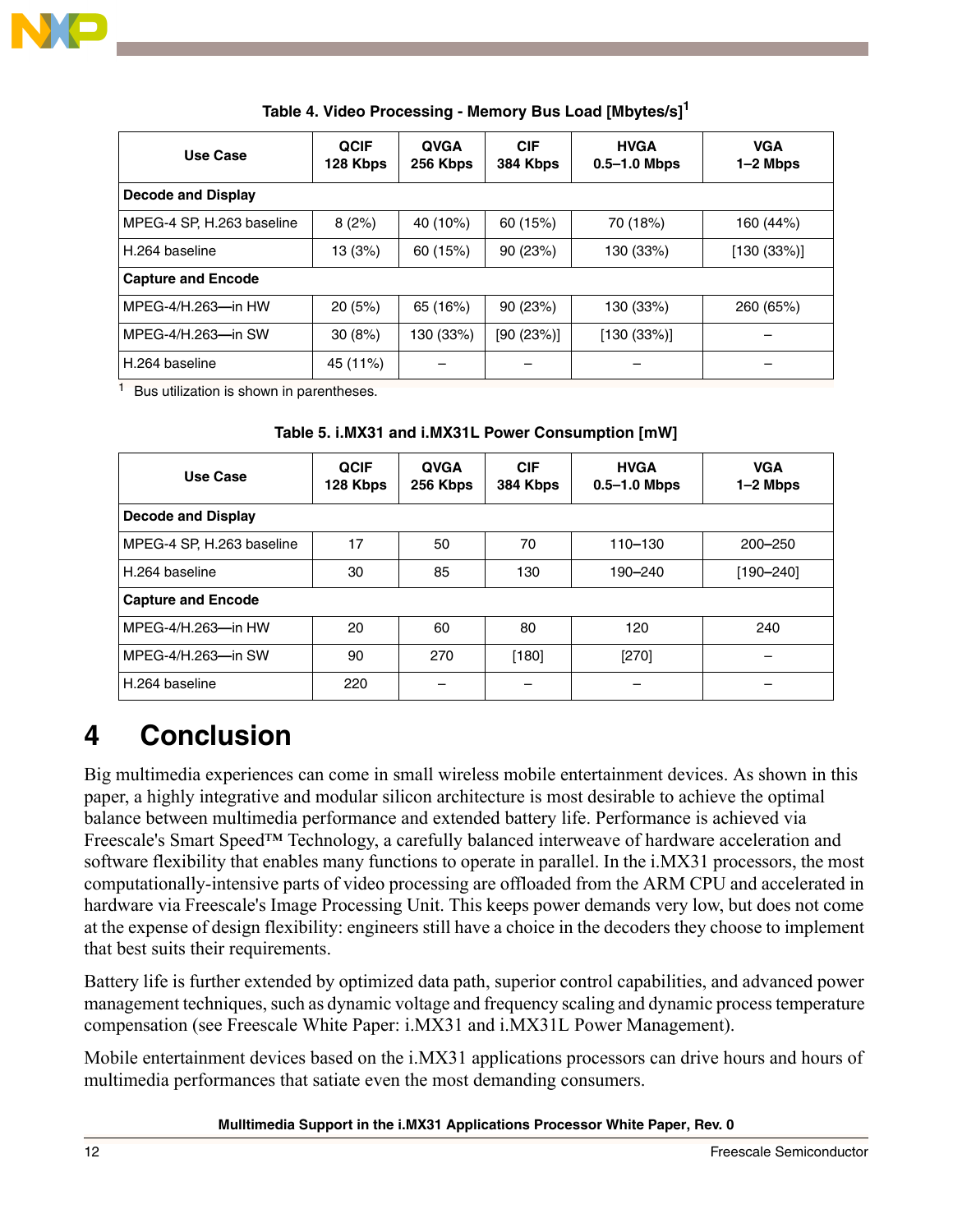

**NOTES**